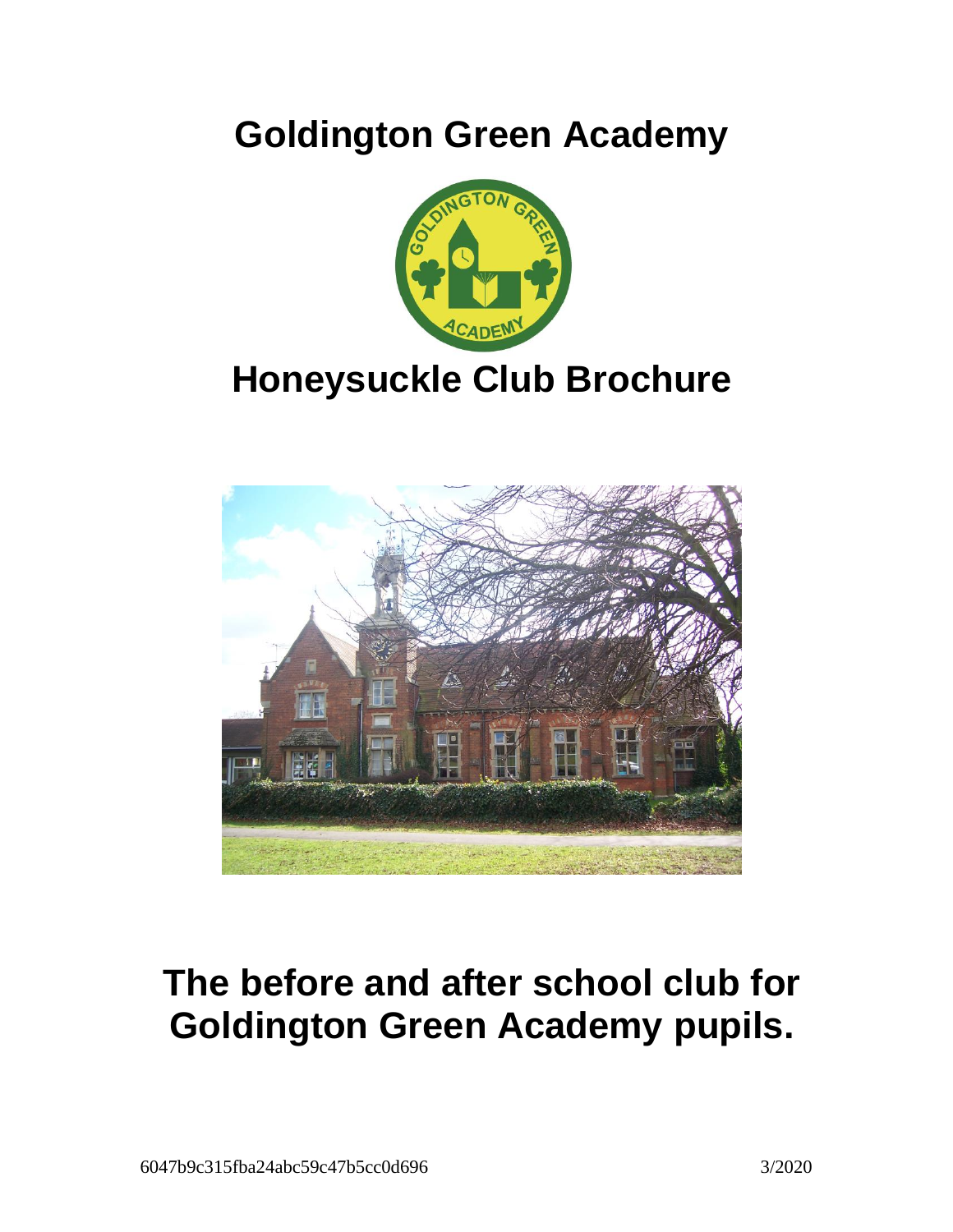#### **Welcome**

This booklet has been produced to explain the aims, objectives, policies and procedures of Goldington Green Academy's Honeysuckle Club.

It is very important that parents, guardians and carers have read and understood the information in this booklet.

#### **Contents**

- 1. General Information
- 2. Responsibility and Management
- 3. Contact
- 4. Opening Times
- 5. Club Fees and Payment Procedures
- 6. Admissions Policy
- 7. Behaviour and Discipline
- 8. Health and Safety
- 9. Equal Opportunities
- 10. Safeguarding Children
- 11. Complaints Procedure
- 12. Confidentiality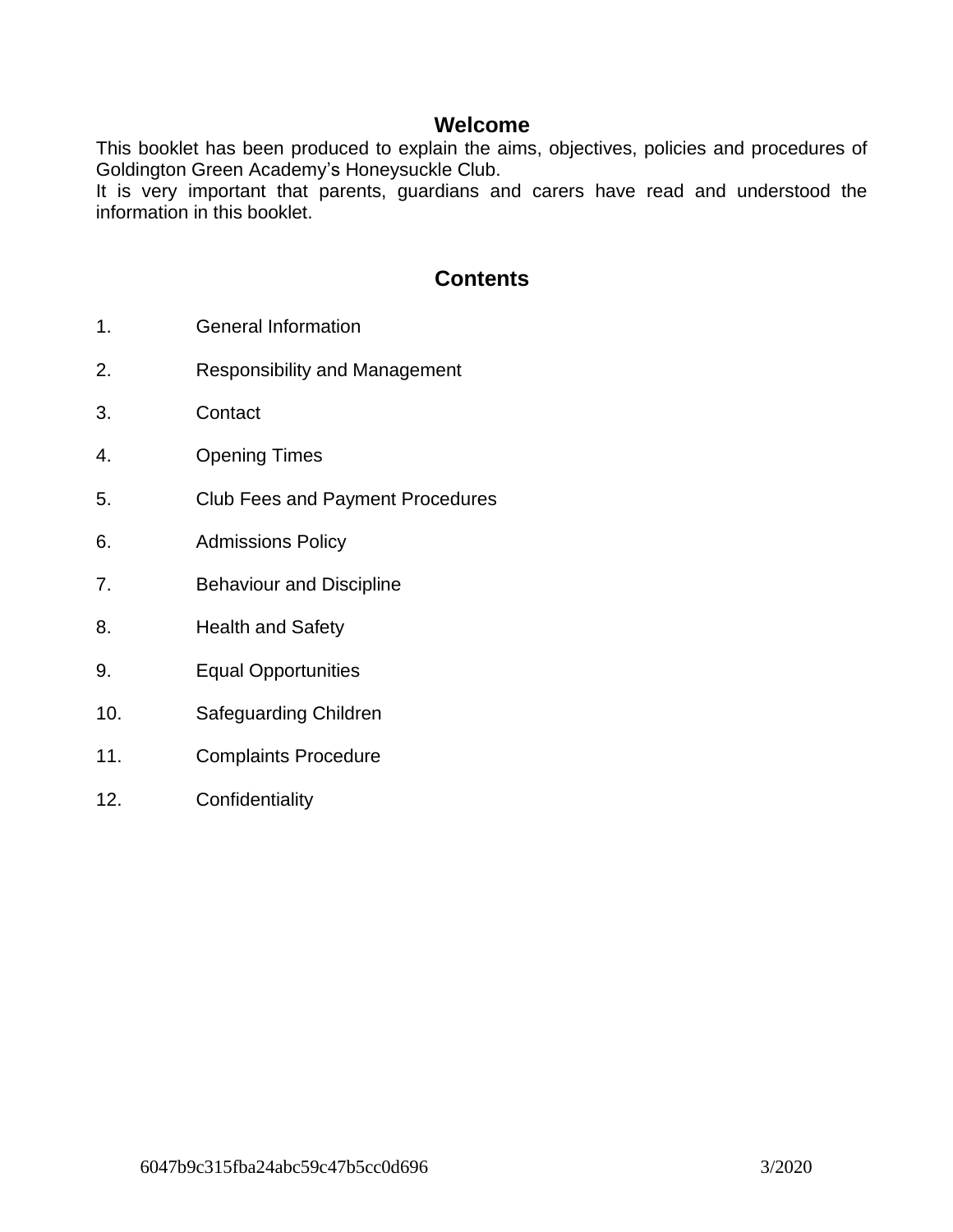### **1. General Information**

Honeysuckle Club was set up by Goldington Green Academy over 20 years ago for the benefit of children attending the school. The staff are employed by the school and the club is funded by the school and fees payable by the parents/guardians of children attending the club.

Honeysuckle Club aims to provide quality before and after school care in a safe, happy and fun environment.

A range of indoor and outdoor activities are planned and made available to the children. These activities include sport, games, craft, imaginative play, puzzles, construction and small world. However, plans are always flexible to allow the children to make their own choices as far as possible in the types of activity they wish to take part in. Television, computers and games consoles are available but monitored and if necessary restricted. Before school activities are chosen to give the children a quiet, calm start to the day.

The children are offered a drink and snack at the start of the sunset club and always have access to water at both sessions. They may also bring a healthy packed breakfast snack or tea from home to eat while they are at the club.

**It is not our policy to ensure that homework is completed; however, a quiet area is provided for children who wish to complete homework and our staff will support the children with these tasks.**

**Please Note: Toys from home are not encouraged in Honeysuckle Club. Any toys from home will/should be passed to the class teacher for safe keeping.**

#### **2. Responsibility and Management**

Honeysuckle Club is part of Goldington Green Academy. Hence the club is managed by the Headteacher Mrs C Skingsley. Under her responsibility for children in the school, the Honeysuckle staff team is led by the Deputy Headteacher Miss R Clay.

The Honeysuckle club is run on a daily basis by a team of dedicated staff comprising of the following people:

| <b>Miss I McGuinness</b> | Honeysuckle Leader     |
|--------------------------|------------------------|
| Mrs J Brace              | Honeysuckle Assistant  |
| Mrs S D'Elia Stanley     | Honeysuckle Assistant  |
| <b>Mrs M McCormack</b>   | Honeysuckle Assistant  |
| Mrs L Gordon             | Honeysuckle Assistant. |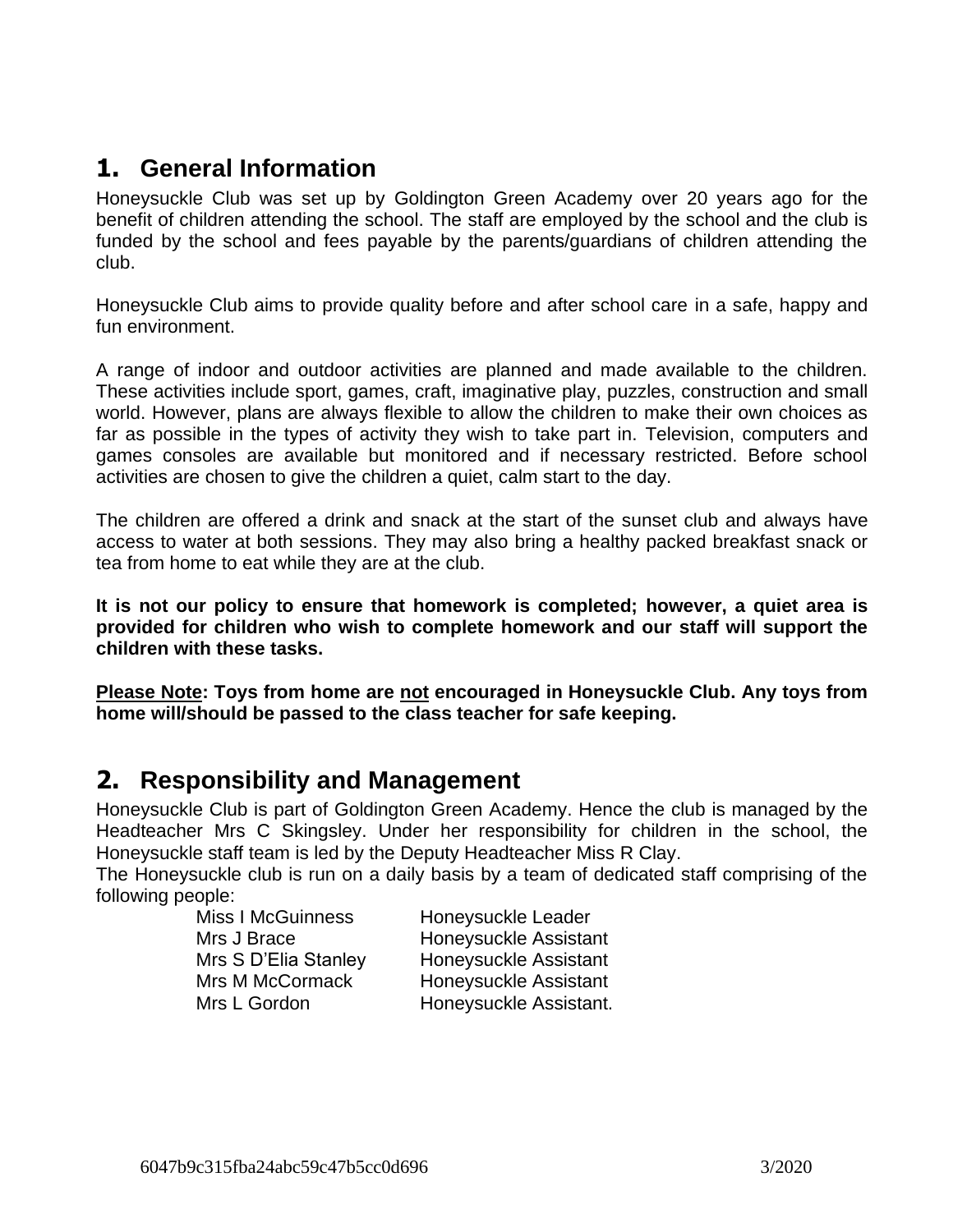# **3. Contact Information**

Honeysuckle Club is part of Goldington Green Academy and hence may be contacted via: Goldington Green Academy Goldington Road Bedford. MK41 0DP Email: [GJohnston@GoldingtonGreenAcademy.co.uk](mailto:GJohnston@GoldingtonGreenAcademy.co.uk) [admin@GoldingtonGreenAcademy.co.uk](mailto:admin@GoldingtonGreenAcademy.co.uk)

Honeysuckle club may be contacted by telephoning Goldington Green Academy on **01234 326335**. Your call will be transferred to Honeysuckle staff or the office staff will take a message.

# **4. Opening Times**

The Honeysuckle Club sessions are available between:

8 am – 8.45 am (The children will then be taken to their classrooms)

3.20 pm – 4.20 pm and 4.20 – 5.30 pm

On normal school days only.

Registration and Bookings for club sessions can be made at online via [https://GoldingtonGreenAvademy.magicbooking.co.uk.](https://goldingtongreenavademy.magicbooking.co.uk/) A parent's user guide can be found on the school website.

We ask parents to respect our closing time. Children MUST be collected by 5.30 pm as staff are only paid until this time. A penalty charge is made for late collection (see club fees). Unfortunately, persistent late collection will result in parents being asked to remove their children from the club. Please note that if a child has not been collected and parents have not contacted the club by 5.30pm the school may contact social services and the police.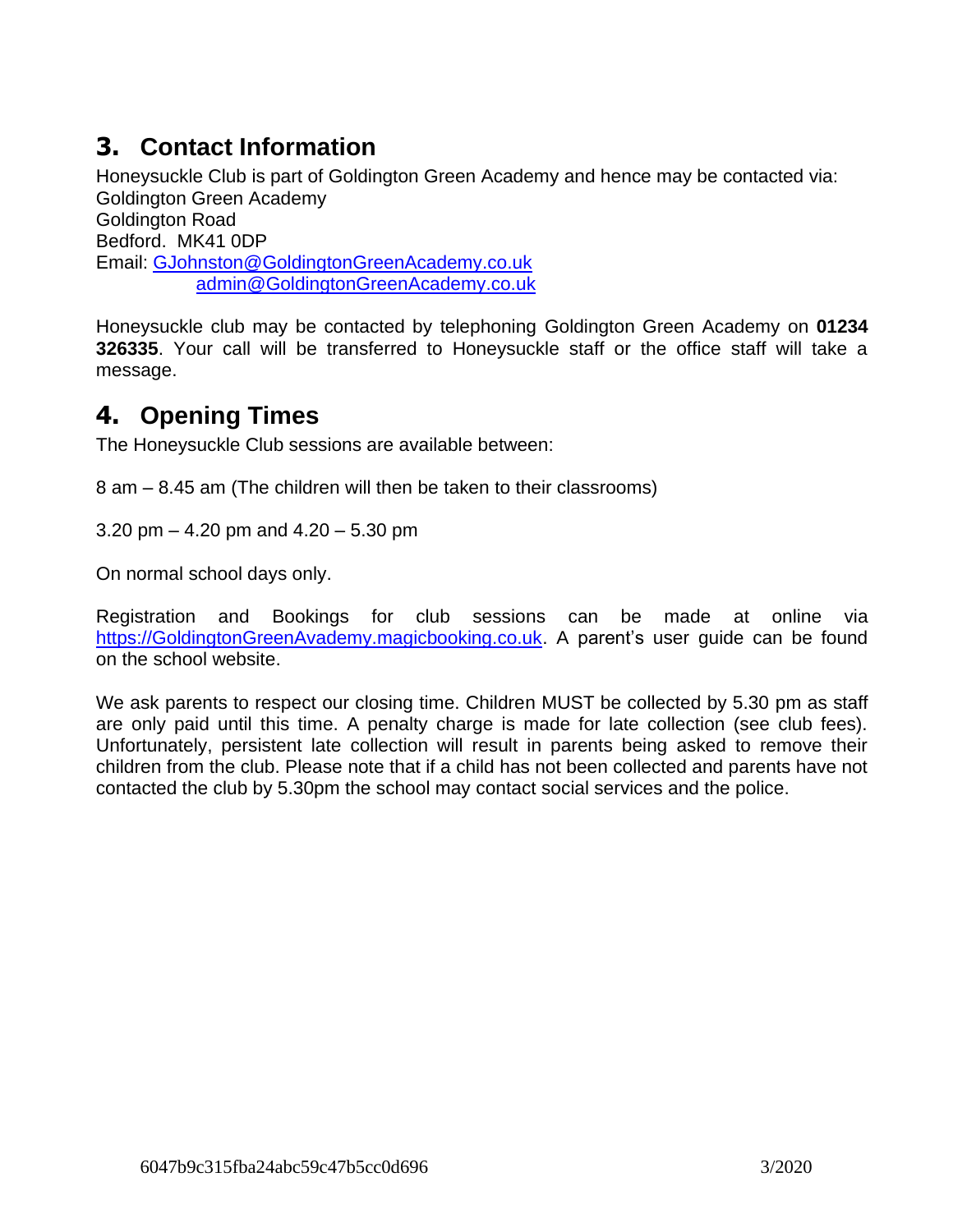# **5. Club Fees and Payment Procedures**

| <b>Morning Session Fees</b>   |                                                                         |
|-------------------------------|-------------------------------------------------------------------------|
| $8.00$ am $- 8.45$ am         | £3.00 per child per session                                             |
| <b>Afternoon Session Fees</b> |                                                                         |
| 3.20 pm $-$ 4.20 pm           | £4.00 per child per session                                             |
| 4.20 pm $-5.30$ pm            | £4.00 per child per session                                             |
| Late booking fee.             | £2.00 per child per booking                                             |
| Late pick up                  | £5 per quarter hour or part of quarter hour after 5.30 pm per<br>child. |

Please note that fees are reviewed annually.

#### **All fees are payable online in advance.**

Credit of attendance fees will only be made against the absence of a child if the booking is cancelled more than 1 hour prior to commencement.

### **6. Admissions Policy**

Honeysuckle Club is only accessible from children attending Goldington Green Academy. Children can only attend the term after their  $3<sup>rd</sup>$  birthday.

Honeysuckle club cannot accept any child to attend a club session unless a completed, online registration form has been completed by the parent/guardian. Parents must ensure that the information in their registration is amended and updated as necessary.

### **7. Behaviour and Discipline**

As Honeysuckle club is part of Goldington Green Academy it follows the policies and principles of the school. A copy of the behaviour policy and behaviour booklet can be obtained from Honeysuckle staff or the school office.

We have built up a reputation as a caring and fun place to be after school. In order to continue to be a club where children can relax and play after the concentration of lessons the school reserves the right to refuse to take or continue to take children who cause disruption or annoyance to other children or staff. Thus, we aim to preserve the comfortable atmosphere for everyone attending Honeysuckle Club. Should your child not meet our behaviour expectations you will receive a warning letter. If this does not rectify the situation we may have to exclude your child from the club. Under extreme circumstances your child may be excluded without warning at the discretion of the Headteacher.

Bullying is not acceptable in our school as explained in our behaviour policy. Any incidents of bullying are recorded and discussed with parents in line with the school behaviour policy.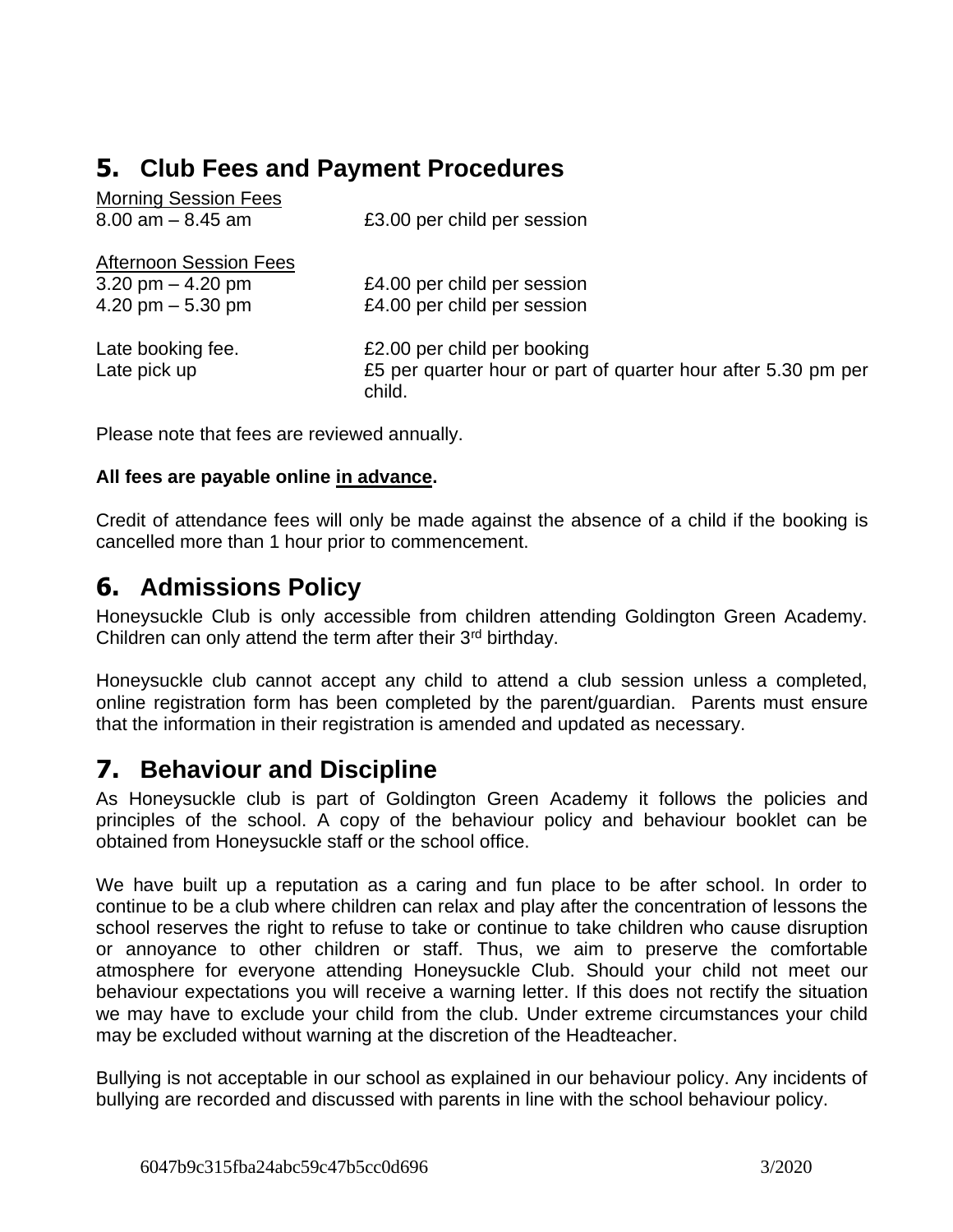## **8. Health and Safety**

As Honeysuckle club is part of Goldington Green Academy it follows the policies and principles of the school. A copy of the Health and Safety policy can be obtained from Honeysuckle staff or the school office.

We are concerned with the welfare of the children whilst in our care and we have staff that have been trained and hold certificates in first aid. If a child becomes ill during a club session every attempt will be made to contact one of the people designated on the registration form to arrange collection of the sick child. The child will be cared for until collected.

In the case of accident, first aid will be administered and if necessary the parent contacted to discuss the course of action to be taken. All accidents and emergencies are entered in the accident book

### **9. Equal Opportunities**

TAs Honeysuckle club is part of Goldington Green Academy it follows the policies and principles of the school. A copy of the Equal Opportunities policy can be obtained from Honeysuckle staff or the school office.

The Club recognises that genuine quality can be achieved only in partnership with equality, by valuing diversity.

All pupils will be given equal opportunities regardless of race, culture or religion. Honeysuckle Club promotes and celebrates diversity. Any prejudice related incidents will be referred to the school deputy head and dealt with in line with school policy.

# **10. Safeguarding Children**

As Honeysuckle club is part of Goldington Green Academy it follows the policies and principles of the school. A copy of the full Safeguarding Children policy can be obtained from Honeysuckle staff or the school office.

We believe that our school promotes the welfare, health, safety and guidance of every child through its positive, safe and stimulating environment.